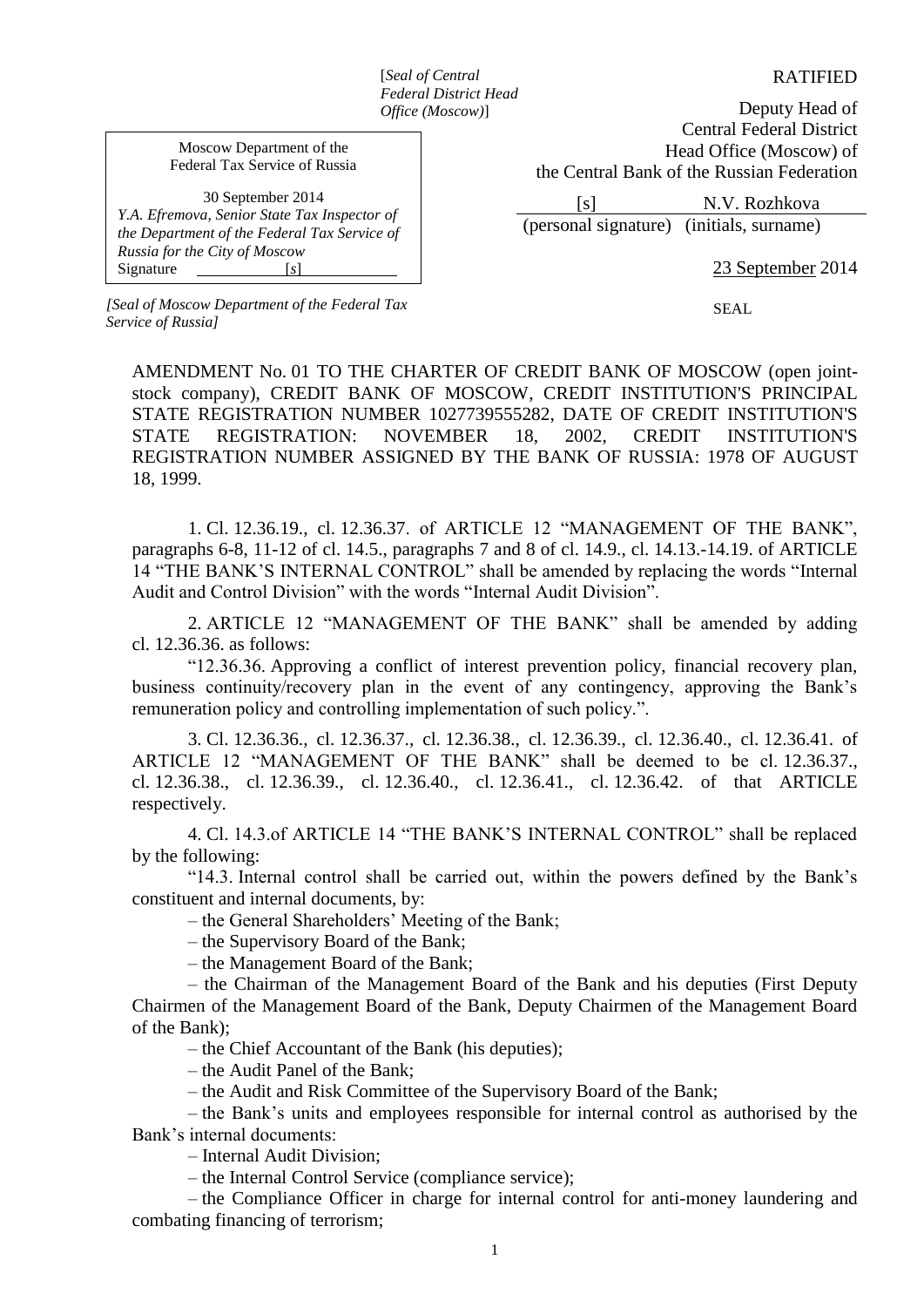– stock market professional participant comptroller;

– other units as may be required by the nature and scale of the Bank's operations, the level and the mix of risks assumed.".

5. Cl. 14.9. of ARTICLE 14 "THE BANK'S INTERNAL CONTROL" shall be amended by adding paragraphs 9-14 as follows:

"– monitor and analyse the Internal Audit Division's performance;

– analyse the Internal Audit Division's reports on fulfilment of audit plans;

– appraise performance of the Head of the Internal Audit Division;

– oversee that the internal control system and processes cover such matters as preparation and presentation of accounting (financial) and internal reporting, monitoring of compliance with Russian legislation and the Bank's policy documents, efficiency of its operations and other transactions, and preservation of assets;

– advise management bodies as regards external audits and selection of external auditors;

– ensure prompt actions to address any flaws in the internal control system or breaches of Russian legislation, the Bank's policy documents, or any other issues identified by external auditors.".

6. Cl. 14.17. of ARTICLE 14 "THE BANK'S INTERNAL CONTROL" shall be amended by adding paragraph 2 as follows:

"Head of Internal Audit Division must meet the requirements set out in the Bank of Russia's regulations for heads of internal audit service, and business reputation requirements set out by art. 16 of the Law "On Banks and Banking Activities".".

7. ARTICLE 14 "THE BANK'S INTERNAL CONTROL" shall be amended by adding paragraphs 14.20.-14.24. as follows:

"14.20. The Head of Internal Audit Division may not be given any responsibilities unrelated to internal audit functions. The Internal Audit Division may not include any subdivisions or employees whose activity is not related to internal audit functions..

14.21. The Internal Control Service shall perform functions related to regulatory risk identification and management, and take part in the development of policy documents designed to minimise any conflicts of interest in the Bank's activities, to combat commercial bribery and corruption, etc.

14.22. Regulation on the Internal Control Service shall be approved by the Chairman of the Management Board.

14.23. The Head of the Internal Control Service must meet the requirements set out in the Bank of Russia's regulations for heads of internal control service, and business reputation requirements set out by art. 16 of the Law "On Banks and Banking Activities".

14.24. The Head of the Internal Control Service shall not be involved in any banking operations or other transactions.".

8. Cl. 14.20. of ARTICLE 14 "THE BANK'S INTERNAL CONTROL" shall be deemed to be cl. 14.25 of ARTICLE 14 "THE BANK'S INTERNAL CONTROL" and shall be restated as follows:

"14.25. The Bank shall, within three days, notify the Bank of Russia's Systemically Important Credit Institutions Supervision Department, if it supervises the Bank's activities, or, if not, the Bank of Russia's regional agency, in writing of any proposed material changes to its internal control system (changes to internal control rights or responsibilities of the Bank's management bodies or other bodies; changes to the Internal Control Service's structure; changes to subordination of the Head of the Internal Control Service; and any other changes as set out by the Bank's policy documents).".

This amendment is made by an extraordinary General Shareholders' Meeting, minutes No. 04 dated August 28, 2014.